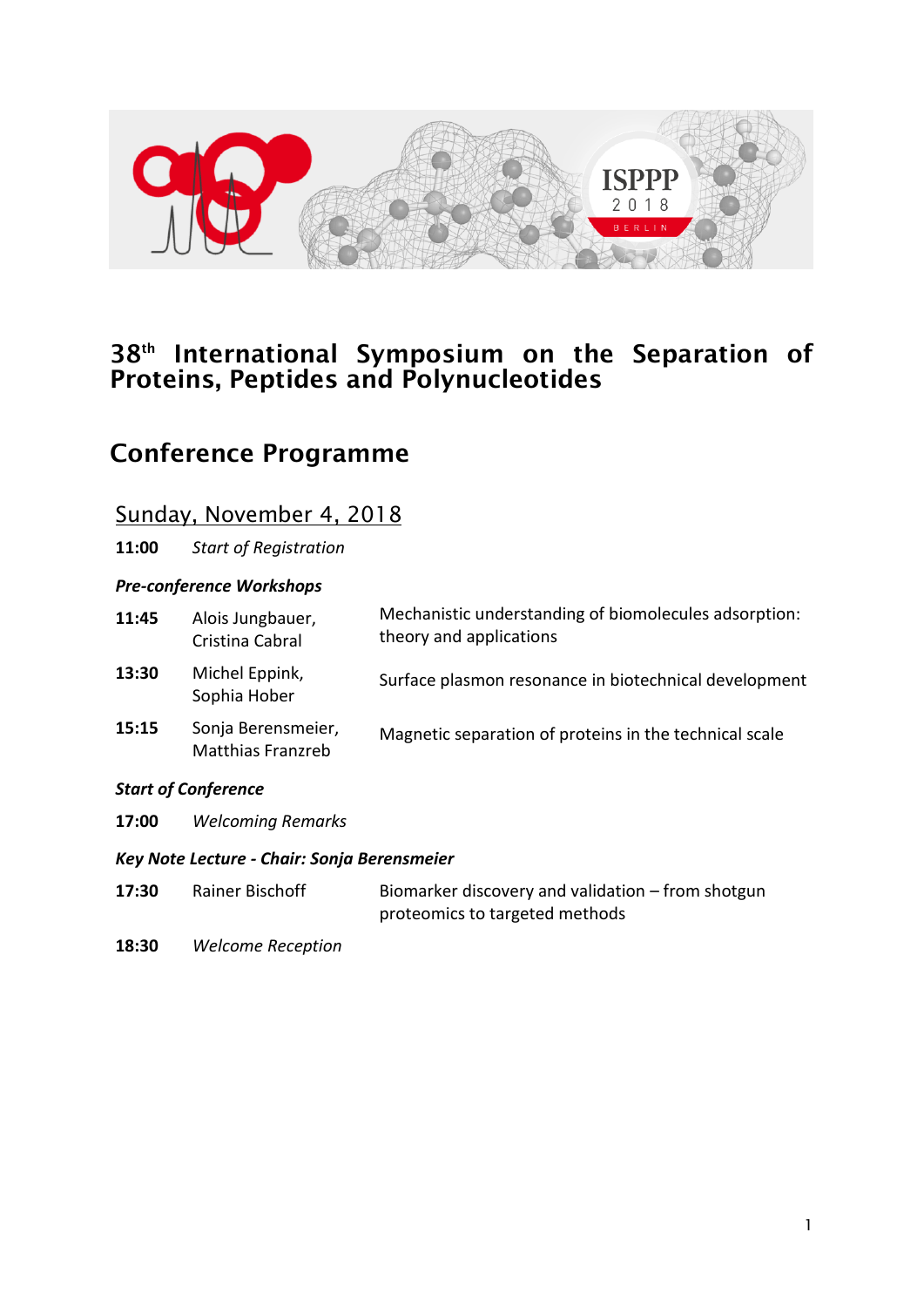# Monday, November 5, 2018

### *Key Note Lecture - Chair: Alois Jungbauer*

| 08:30                                                         | My Hedhammar                                                    | BioSilk - A bioactive material made of recombinant silk<br>fusion proteins                                                                                                            |
|---------------------------------------------------------------|-----------------------------------------------------------------|---------------------------------------------------------------------------------------------------------------------------------------------------------------------------------------|
|                                                               | <b>Session 1: Biopharmaceuticals I - Chair: Alois Jungbauer</b> |                                                                                                                                                                                       |
| 09:30                                                         | Sophia Hober                                                    | The development of small protein domains<br>for<br>biotechnological and medical use                                                                                                   |
| 10:00                                                         | Sara Rosa                                                       | Biothermodynamics of the adsorption of monoclonal<br>in<br>phenylboronic<br>acid<br>antibodies<br>agarose-based<br>supports: Affinity vs multimodal chromatography                    |
| 10:20                                                         | Eva Udovic                                                      | An optimization of Raman spectroscopy parameters and<br>implementation of in-line Raman spectroscopy to the key<br>steps of mAB production downstream process                         |
| 10:40                                                         | <b>Carsten Voss</b>                                             | Purification of Large Biomolecules with Tailored Anion<br>Exchangers                                                                                                                  |
| 11:00                                                         | Refreshment Break                                               |                                                                                                                                                                                       |
| <b>Session 2: Biopharmaceuticals II - Chair: Sophia Hober</b> |                                                                 |                                                                                                                                                                                       |
| 11:30                                                         | Alois Jungbauer                                                 | Virus, virus-like particles, extra cellular vesicles and gene<br>therapy vesicles purification                                                                                        |
| 12:00                                                         | Pavel<br>Gallardo                                               | Marichal- A Single-Use Purification Platform For Viral Vaccines &<br><b>Gene Therapy Vectors</b>                                                                                      |
| 12:20                                                         | Cristina Peixoto                                                | adenovirus<br>manufacturing:<br>oncolytic<br><b>Improving</b><br>designing GMP compatible bioprocesses                                                                                |
| 12:40                                                         | Leif Bülow                                                      | One-Step Chromatographic Separations of Wildtype and<br>Mutant Proteins from Crude Biological Fluids Using<br><b>Molecularly Imprinted Polymers</b>                                   |
| 13:00                                                         | <b>Break</b>                                                    |                                                                                                                                                                                       |
|                                                               | <b>Session 3: Biopharmaceuticals III - Chair: Milton Hearn</b>  |                                                                                                                                                                                       |
| 14:30                                                         | Egbert Müller                                                   | Preparation and purification of protein-mimetic drug<br>conjugate with tuneable hydrophobicity                                                                                        |
| 15:00                                                         | Svenja Nicolin Bolten                                           | Substitution of heparin for purification of recombinant<br>proteins                                                                                                                   |
| 15:20                                                         | Shuichi Yamamoto                                                | Tuning pore size of monolithic chromatography for large<br>biomolecule separations                                                                                                    |
| 15:40                                                         | Günter Allmaier                                                 | (Liposomes, Vlps)<br>Nano<br><b>Bioparticle</b><br>And<br>Viruses)<br>Separation By Means Of Differential Mobility Analysis In<br>Combination With Spectroscopy And Mass Spectrometry |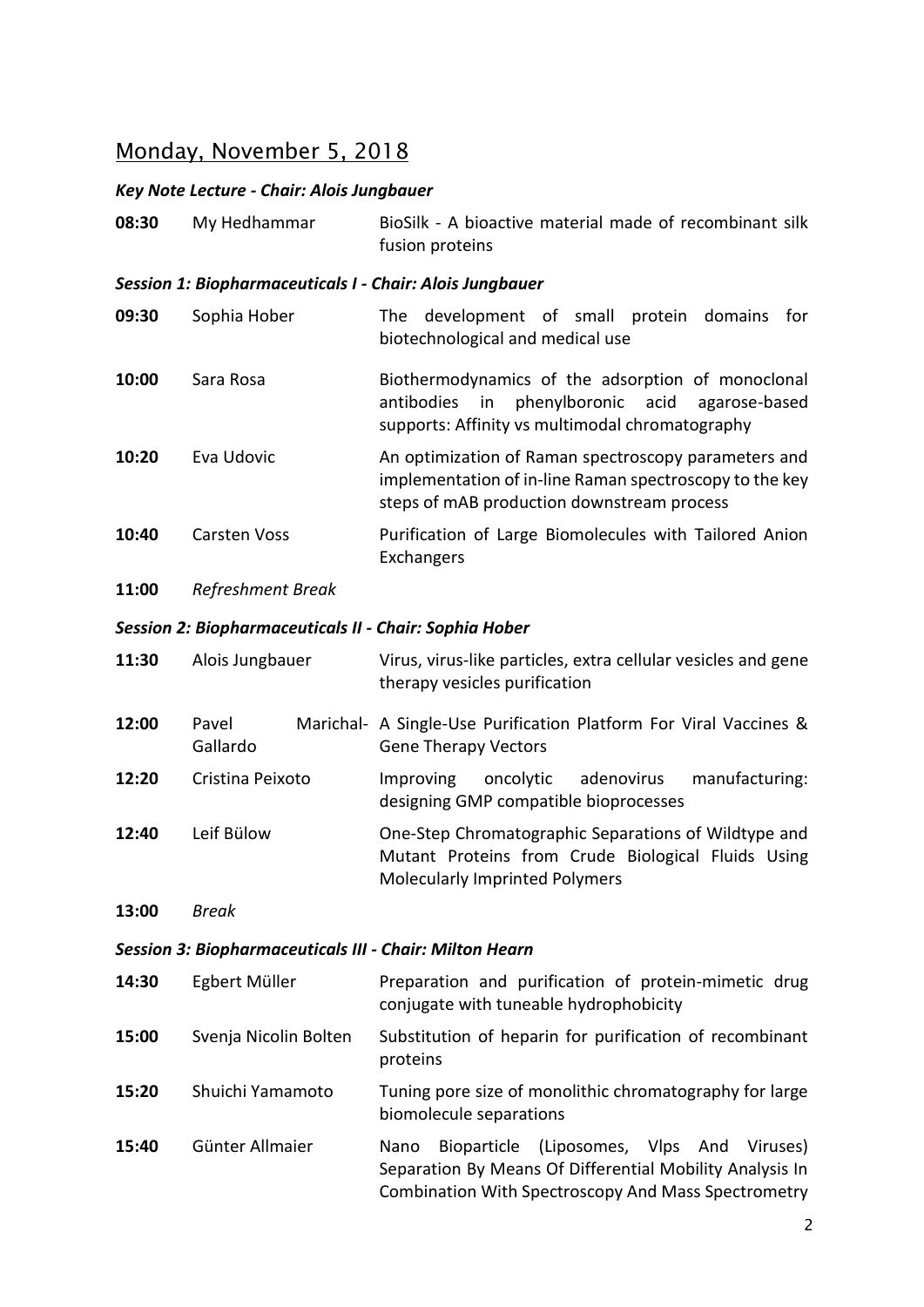#### **16:00** *Refreshment Break*

#### *Session 4: Short Presentations - Chair: Sonja Berensmeier*

| 16:30 | Irsyad Khairil Anuar                     | Bacterial superglue engineered for protein separation<br>and plug-and-display nanoassembly                                               |
|-------|------------------------------------------|------------------------------------------------------------------------------------------------------------------------------------------|
| 16:38 | Lennart Kleinfeldt                       | Structuring and functionalization of iron oxide particles<br>for continuous automated in situ protein purification                       |
| 16:46 | Luis Passarinha                          | Soluble catechol-O-methyltransferase capture from a<br>Pichia pastoris X33 lysate through a new batch method<br>with gellan microspheres |
| 16:54 | Igor Tadeu Lazzarotto<br><b>Bresolin</b> | Purification of murine, rabbit and human IgG onto<br>iminodiacetic acid immobilized onto monolithic disks                                |
| 17:02 | Yasmin Kaveh<br>Baghbaderani             | Magnetic Nanoparticles as New Stationary Phases for<br><b>Antibody Affinity Purification</b>                                             |
| 17:10 | Jure Sencar                              | A narrow residence time incubation reactor for<br>continuous virus inactivation based on packed beds                                     |
| 17:18 | <b>Poster Party</b>                      |                                                                                                                                          |

## Tuesday, November 6, 2018

### *Key Note Lecture - Chair: Aleš Podgornik*

| 08:30 | Herbert Lindner                                   | How does CE-MS compare with LC-MS in peptide and<br>PTM analysis?                                                                                                                                                             |
|-------|---------------------------------------------------|-------------------------------------------------------------------------------------------------------------------------------------------------------------------------------------------------------------------------------|
|       | Session 5: Bioanalytics I - Chair: Aleš Podgornik |                                                                                                                                                                                                                               |
| 09:30 | Michel Eppink                                     | Microfluidics as a tool in DSP for biopharmaceutical<br>proteins                                                                                                                                                              |
| 10:00 | Cédric Delvaux                                    | Combination of Capillary Electrophoresis and Ion mobility<br>coupled to Mass Spectrometry and Theoretical<br>Calculations for cysteine connectivity identification in<br>peptides bearing two intra-molecular disulfide bonds |
| 10:20 | Anja Kristl                                       | Influence of pressure on gradient separations of<br>biomolecules by ion exchange chromatography                                                                                                                               |
| 10:40 | Fátima Milhano Santos                             | Development of an artificial neural network for vitreous<br>protein profiling by bidimensional electrophoresis                                                                                                                |
| 11:00 | Refreshment Break                                 |                                                                                                                                                                                                                               |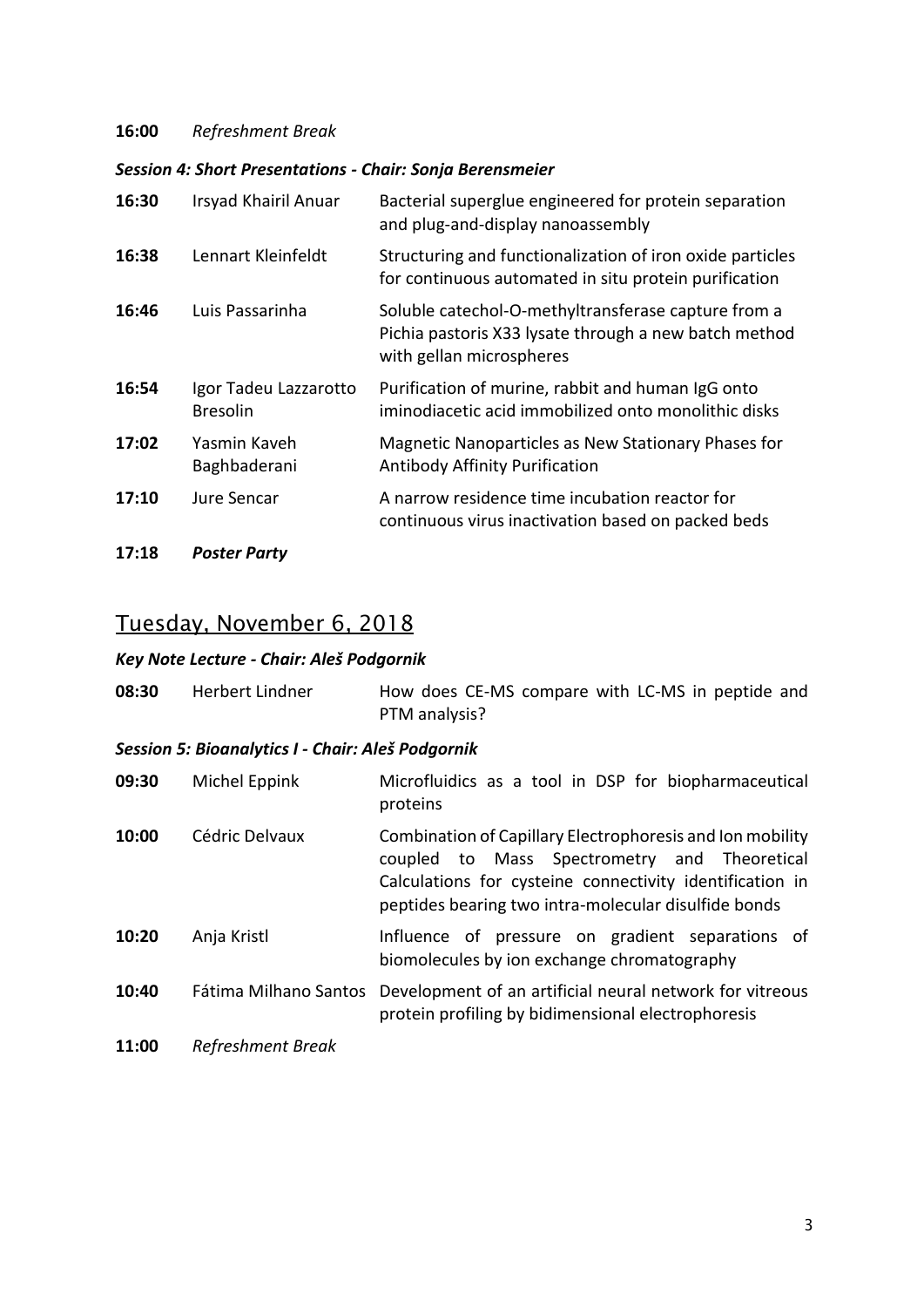#### *Session 6: Bioanalytics II Chair: Michael Eppink*

| 11:30 | <b>Barry Boyes</b>    | Protein Variant Separation Improvements using<br>Superficially Porous Particles and Operating Condition<br>Manipulations                                                                                                                                  |
|-------|-----------------------|-----------------------------------------------------------------------------------------------------------------------------------------------------------------------------------------------------------------------------------------------------------|
| 12:00 | Kiyohito Shimura      | Immunoaffinity Capillary Isoelectric Focusing: Two facile<br>micro analytical platforms for charge variants of protein<br>pharmaceuticals                                                                                                                 |
| 12:20 | Gerhard Heinzmann     | Electrical Asymmetrical Flow Field-Flow Fractionation<br>coupled with Online Multi-Angle Light Scattering:<br>Advanced Separation and Characterization of Charged<br>and Polarizable Nanoparticles, Liposomes, Proteins,<br><b>Antibodies and Viruses</b> |
| 12:40 | Dierk Rössner         | Sample injection with reduced pressure-drop for size<br>exclusion chromatography for improved protein<br>aggregate detection                                                                                                                              |
| 13:00 | <b>Break</b>          |                                                                                                                                                                                                                                                           |
|       |                       | Session 7: Simulation/ Automation and Modelling - Chair: Matthias Franzreb                                                                                                                                                                                |
| 14:15 | Aleš Podgornik        | Analysis of adsorption phenomena based on pressure<br>drop data                                                                                                                                                                                           |
| 14:45 | Nadia Galeotti        | Influence of Mixed Electrolytes on HIC-Adsorption and<br>Prediction of Chromatographic Elution Profiles                                                                                                                                                   |
| 15:05 | Ajoy Velayudhan       | Analysis of modulator effects in the polishing SMB of<br>proteins                                                                                                                                                                                         |
| 15:25 | Tatjana Turrina       | Potential-Controlled Chromatography - a Simple and<br>Innovative Separation Technique for Charged<br><b>Biomolecules</b>                                                                                                                                  |
| 15:45 | Refreshment Break     |                                                                                                                                                                                                                                                           |
| 15:30 | <b>Poster Session</b> |                                                                                                                                                                                                                                                           |
|       |                       | Session 8: Advances in stationary phases - Chair: Egbert Müller                                                                                                                                                                                           |
| 16:30 | Sonja Berensmeier     | New stationary phases as alternatives to conventional<br>chromatography                                                                                                                                                                                   |
| 17:00 | <b>Milton Hearn</b>   | Selectivity Modulation of Synthetic Peptides with<br>Dynamic Hydrophobic Silica-based Adsorbents                                                                                                                                                          |
| 17:20 | Cristina Dias-Cabral  | The adsorption mechanism behind biomolecule<br>adsorption onto a salt-tolerant anion exchanger: a<br>calorimetric perspective.                                                                                                                            |
| 17:40 | Ursula Simon          | 3D-printed anion exchange monoliths for protein<br>separations                                                                                                                                                                                            |
| 18:00 | End of session        |                                                                                                                                                                                                                                                           |